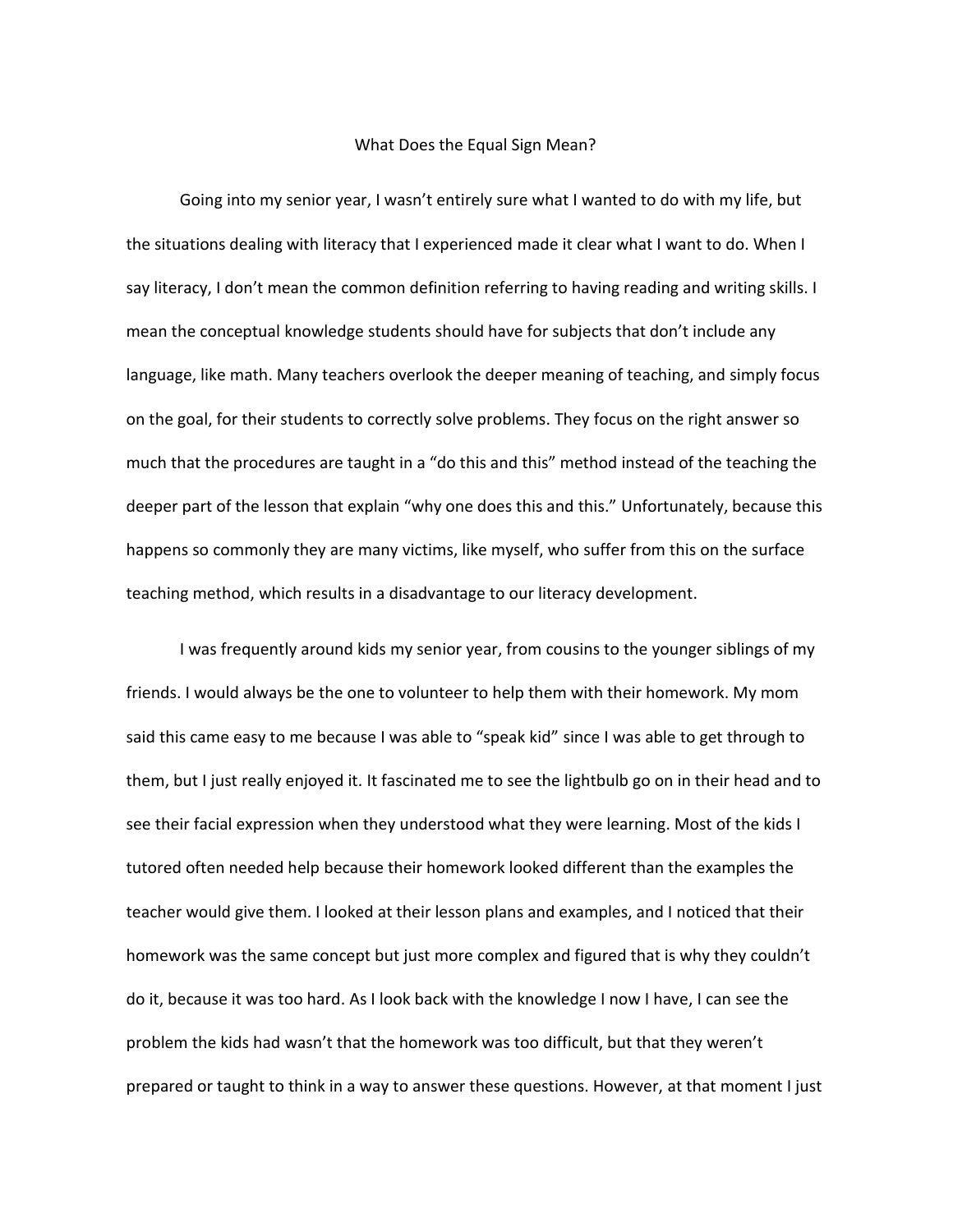figured that they were struggling and needed that extra boost to help them. This was my nudge towards the path of becoming a teacher.

Going to Davis, I decided to explore the education field and take a couple education classes that involved working with children in a classroom setting. This is where the idea of literacy, well in this case illiteracy, came up. We analyzed many cases on the literacy development that children possess and, in most cases, don't possess. This is the lesson that really opened my eyes into what I want to do for the rest of my life. In one of my assignments I had to interview a second-grade student. The question that really caught my attention was "What does the equal sign mean?" The response I got was "It means that you have to put a number after it, and it has to be the same number as the two numbers before it." I assumed it was a solid answer for a second grader, so I decided to test their knowledge with some practice questions.

"What's 5+6?"

 $"11."$ 

I felt confident in their knowledge, this student was top of her class, and I would have never guessed that the rest of my interview would raise some concerns.

"Okay good, what about filling in the blank? What is the blank in  $6+3=$   $-$ +7?" The answer I got was a bit surprising.

"Oh, 9!"

I wasn't allowed to reveal if they were wrong or right, so I proceeded to the next question.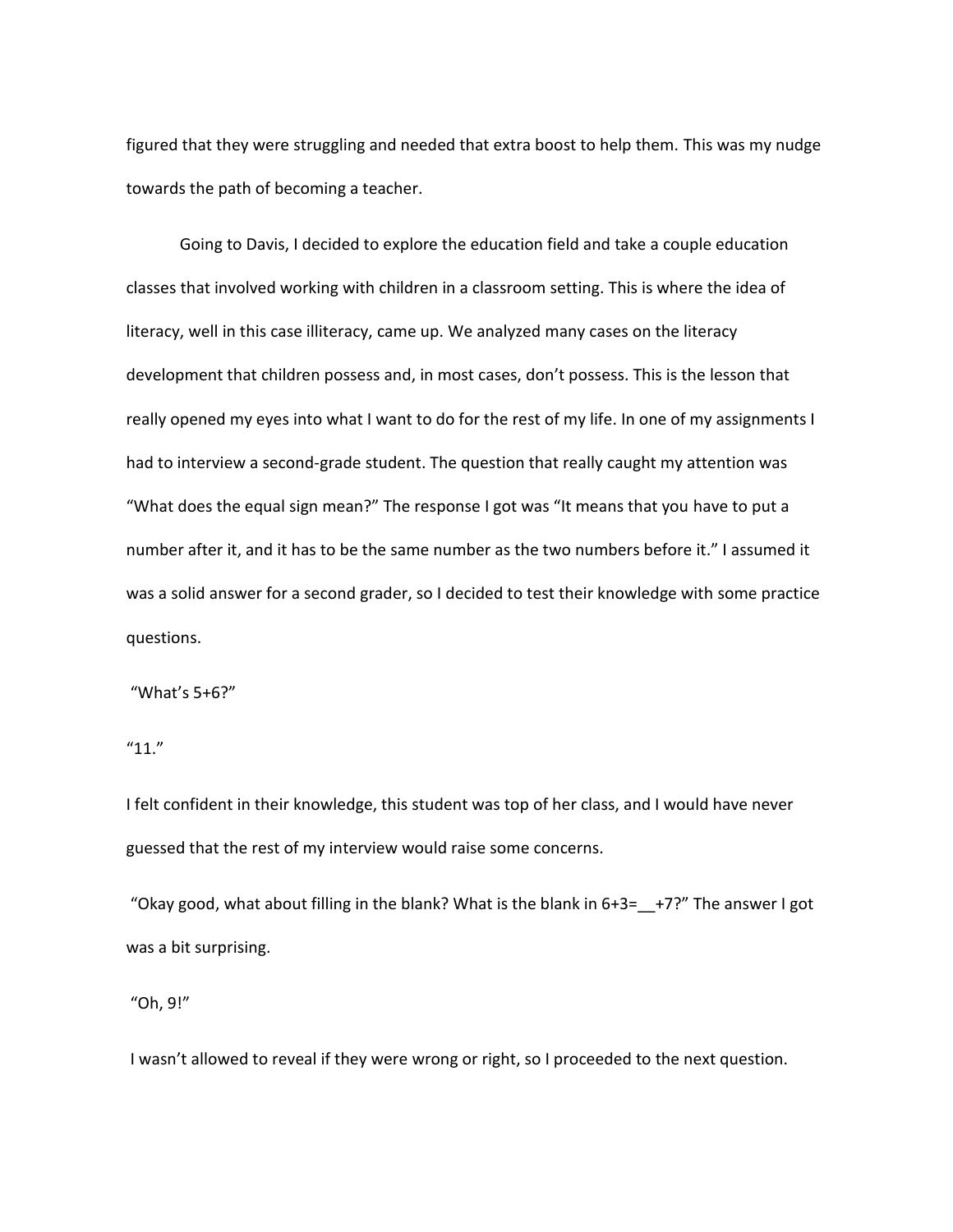"What's the blank in  $=3+2$ ?"

Now this response I really didn't expect. My student said, "Well that's not correctly written. There are supposed to be two numbers before the equal sign and one number after, so I can't answer that." Now I understood why the student got the first fill in the blank problem wrong, because she didn't conceptually understand the meaning of the equal sign, just the procedural meaning of it. Students often don't understand the conceptual meaning of lessons because teachers focus of making sure they can do the problems but not making sure they understand why they are getting that answer. The students then seem to be fixated on examples that teachers give them, and they cannot assess a problem and work it out because they don't have the knowledge to do so.

After doing the interview, I applied what I learned in class and the interview to the second-grade classroom. I tweaked the lessons my mentor teacher gave me so that the students could really understand the lesson instead of memorizing steps. When we talked about regrouping, previously known as borrowing during my elementary years, I showed them why the ones placement answer is four and not six in 22-18. I used visuals and thoroughly explained the reasoning behind these procedures, and in the next week my mentor teacher showed me how much their understanding of the lesson improved compared to the first time they were taught this. When the student conceptually understands a topic, they are able to solve, using knowledge or an educated guess, for the answer by breaking apart the problem.

Looking at these students, I decided to reflect on my learning experiences. Everything I did was always for a grade. I was to read to find the answers or to write to please the teacher. It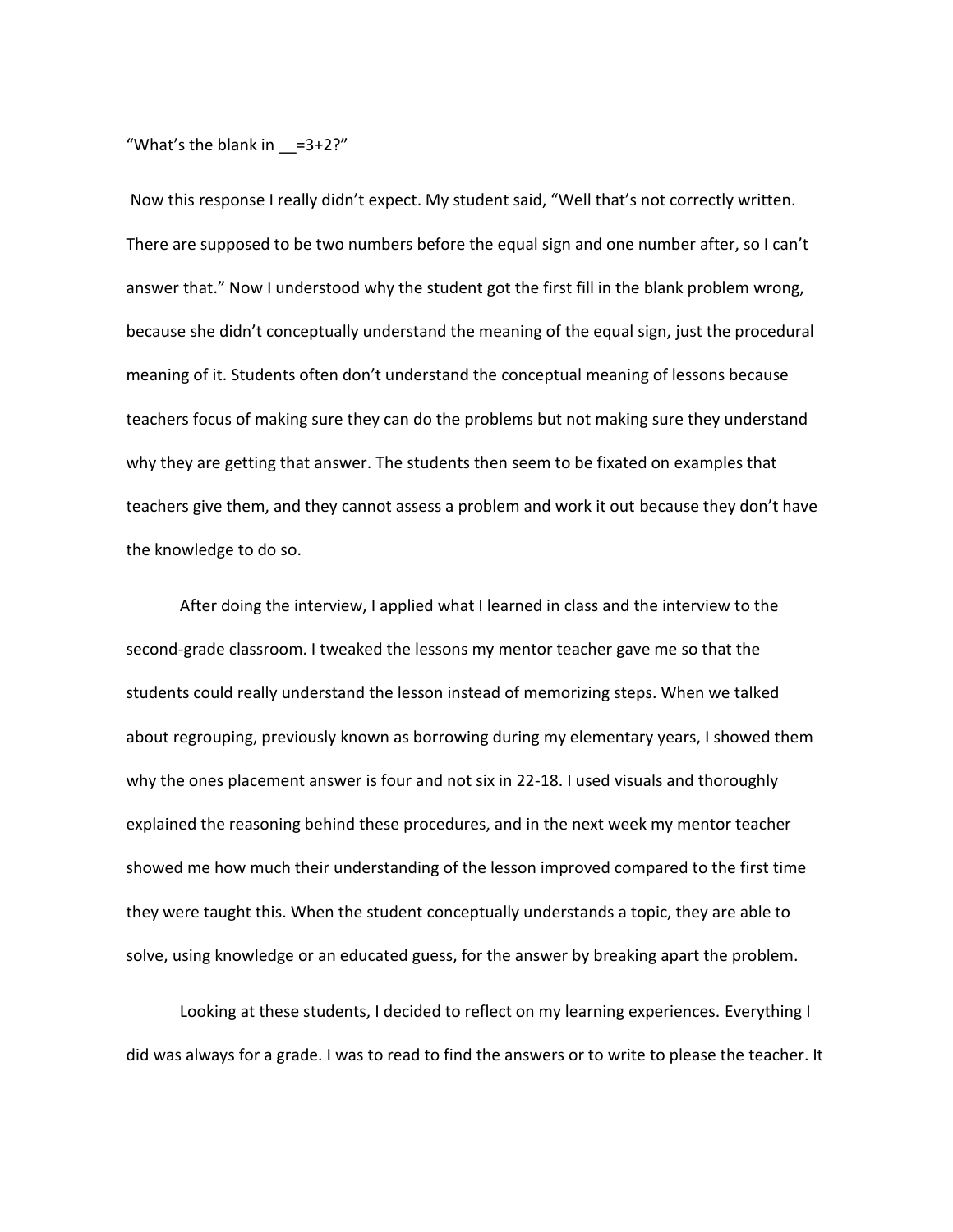was never about comprehension, but more about memorization. When I read Sound and the Fury, a very complicated book for me, I wasn't taught about why stream of consciousness was used. I was taught to memorize events and names because we were going to be tested on it. This resulted in me not being able to use this book in a discussion because I don't have a conceptual understanding of why techniques were used in certain ways, or why one character was so crucial to the story plot. Looking back, I can say I feel cheated on my education because I feel that I learned enough to get me through school, but not enough to get me through life.

The first class that genuinely emphasized conceptual learning over memorization was my college Molecular and Cellular Biology class. My professor didn't teach the class around terms and definitions, but instead around ideas. I had to make small learning and studying adjustments because they usually revolved around memorization. I used this method to study for my first exam and performed poorly. When it came to studying for the second exam I drew out diagrams, and read extra material which helped me understand why things worked. This resulted in me acing my second exam. I saw a difference in my learning for this class and I can say that after the class is over I won't simply forget everything I learned because I have a conceptual understanding of the material. This supports the idea that conceptual learning is something that plays a big role in literacy development and it is something that should be incorporated in to the education system.

Going to school, I was forced to do things the way teachers would do it, no room for flexibility. School had me learn things for a grade and never to conceptually understand them. Interviewing students and practicing new methods encouraged me to be a teacher, to change the way students learn a subject. Because of these past experiences I want to help the students